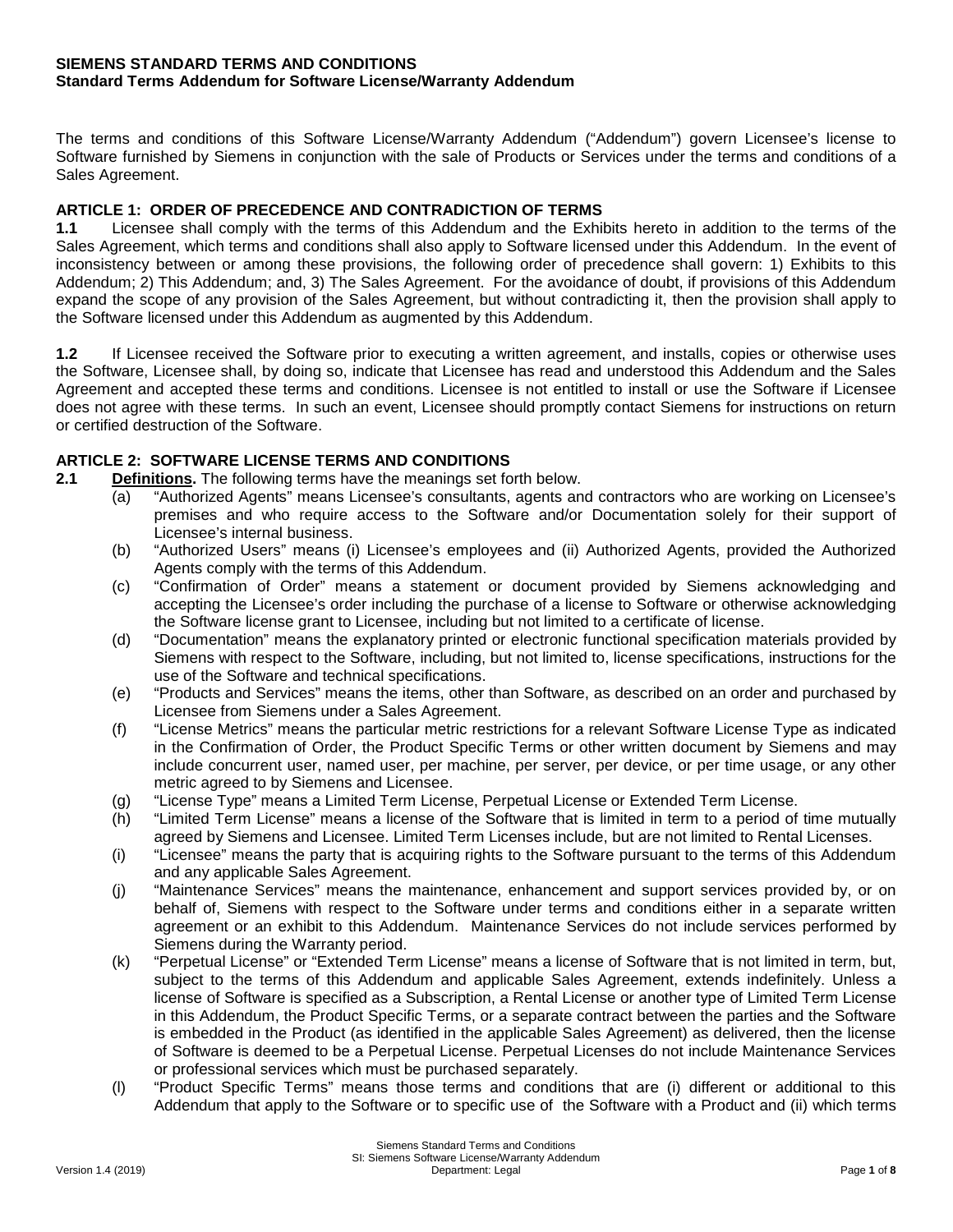are available to Licensee either as an Exhibit to this Addendum or in a separate document outside of this Addendum. If there is a conflict between the terms of this Addendum and the Product Specific Terms, then the Product Specific Terms will prevail.

- (m) "Rental License" means a license whose term is limited to an agreed to period of time.
- (n) "Sales Agreement" means any agreement for the sale of Products or Services between Siemens and Licensee under which Software is licensed or otherwise distributed by Siemens.
- (o) "Software" means the software that is licensed or distributed by Siemens to Licensee under the terms and conditions of a Sales Agreement including this Addendum. "Software" includes the related Documentation.
- (p) "Territory" means the country in which Siemens has licensed rights to the Software as indicated in the Confirmation of Order, Product Specific Terms or applicable Sales Agreement. If no Territory is identified, the Territory shall be limited to the country in which the Software is delivered or otherwise made available to Licensee.

#### **2.2 License Grant and Conditions.**

- (a) License Grant. Subject to the terms and conditions of this Addendum, the Sales Agreement, and any Product Specific Terms, Siemens grants to Licensee a nonexclusive, nontransferable, limited license to allow Authorized Users to access and use the executable form of the Software, to the extent to which the same has been enabled by Siemens through use of license key or other mechanism for use by Licensee, in the Territory. The license granted to Licensee shall be of the License Type and be subject to the License Metrics set forth in the Confirmation of Order, the Product Specific Terms or other written document by Siemens. No title to or ownership in the Software is transferred to Licensee. Title to the Software, and all applicable rights in patents, copyrights, trade secrets and other intellectual property rights inherent in the Software, will remain in Siemens or third parties from whom Siemens has obtained the right to license the Software. Siemens reserves all rights in the Software not explicitly granted herein.
- (b) Delivery of Software. Delivery of the Software shall be as identified in the Confirmation of Order or from the Software purchase order number contained in the Confirmation of Order, in conjunction with the associated order data of the Siemens catalog valid at the time of the Confirmation of Order. If the Software is provided by Siemens on a data medium or made available for electronic download by Siemens, the license granted to Licensee in 2.2(a) shall include the right to install such Software in accordance with the Confirmation of Order.
- (c) Use of Unauthorized Software. Licensee represents and warrants that it will only use Siemens software that has been validly licensed to it by Siemens or its authorized partner. Any Siemens software not duly licensed from Siemens or its authorized partner constitutes unauthorized software. If Licensee downloads, installs and/or uses unauthorized software, then Siemens has the right to terminate this Addendum in accordance with the terms of Article 4.3 below.
- (d) Software Security and Monitoring. Siemens reserves the right to embed a software security mechanism within the Software to monitor usage of the Software and to verify Licensee's compliance with this Addendum. Such security mechanism may communicate with computers controlled by Siemens to exchange communications and report and store data relating to the usage of the Software, its installation, the system on which it has been installed and the number of times it has been copied or accessed. Siemens reserves the right to use license administration software, a license authorization key to control access to the Software and/or a hardware lock device. Licensee may not take any steps to avoid or defeat the purpose of any such measures. Use by Licensee of any Software without any required security mechanism is prohibited. Where Software licensed hereunder or Product(s) sold under a Sales Agreement have a remote service capability, Siemens shall be entitled to access data available from the Licensee for the Software licensed or Product(s) maintained by remote service for the term of the Sales Agreement. Licensee grants Siemens the further right to use data collected from said products for Siemens product and service optimization purposes.
- (e) Third Party and Open Source Software. The Software may contain or require the use of third party technology that is provided with the Software, including open source software ("OSS"). Third party technology is licensed to Licensee either under the terms of this Agreement or under separate license terms that shall be specified in the relevant Documentation, "read me" files, notice files, or other such documents or files ("Technology Subject to a Third-Party License"). Licensee's rights to use Technology Subject to a Third-Party License are subject to such separate license terms and are not restricted in any way by this Addendum and to the extent that a term of this Addendum is in conflict with any applicable mandatory right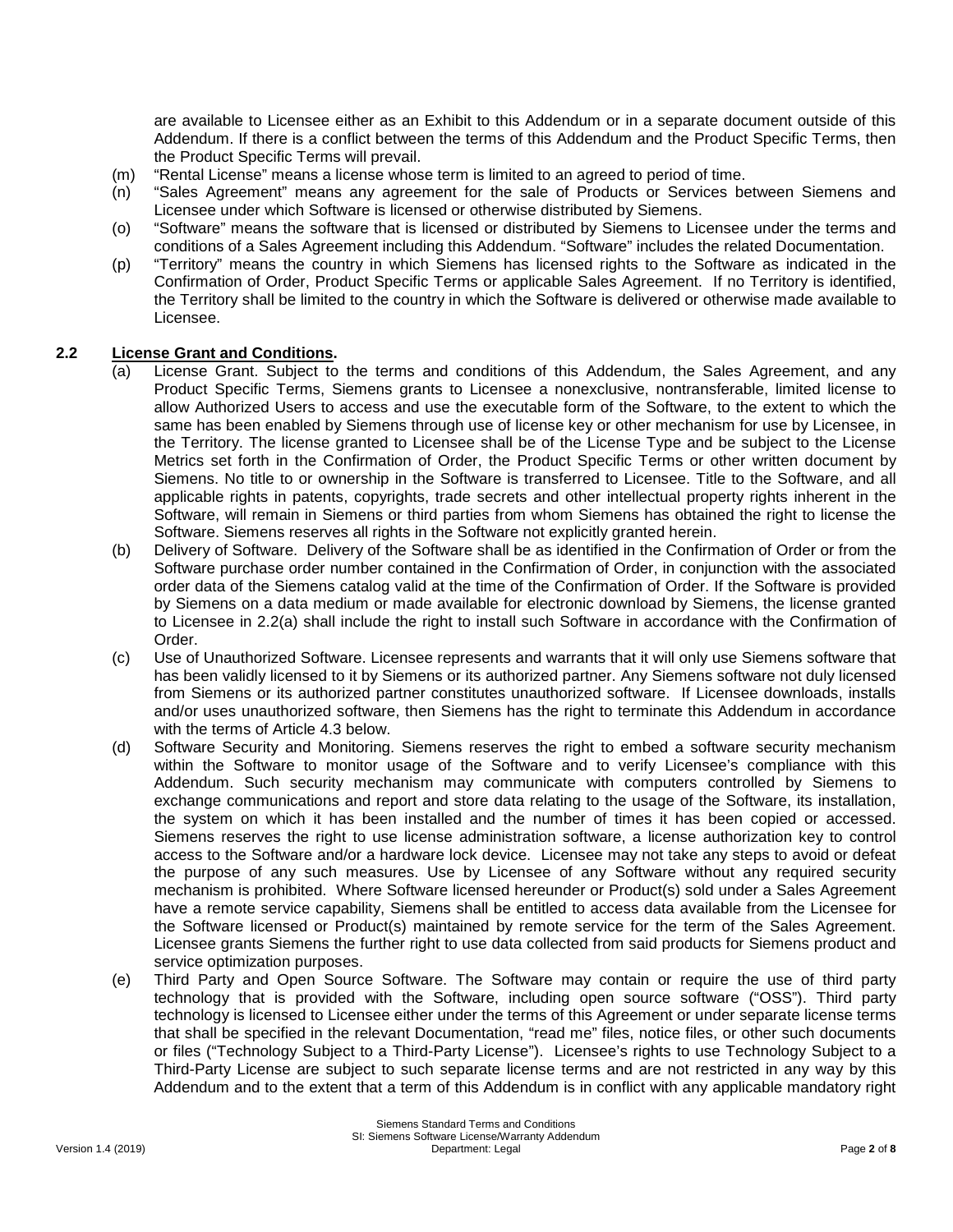granted by a third-party license, such term shall not apply. If applicable, Siemens will furnish OSS source code contained in the Technology Subject to a Third-Party License upon written request and subject to Licensee's payment of shipping and handling charges. Third party technology that is not Technology Subject to a Third-Party License shall be deemed part of the Software and is licensed to Licensee under the terms of this Addendum. The terms of any third-party license (if any) that apply to the licensed Software are either: a) specified in the Product Specific Terms, b) separately accompany the licensed Software and are automatically presented for acceptance prior to first use of such Software by an Authorized User in accordance with the Confirmation of Order (such as applicable License Type and License Metrics) obtained from Siemens, or c) are specified in the "read me" file or document for the licensed Software. The terms of such third-party licenses are herein incorporated by reference to this Addendum.

- (f) Other Third Party Software Not Provided. Except where the parties agree in writing to the contrary, Licensee is solely responsible for ensuring that: (i) the system on which the licensed Software is installed, run and/or used contains all third party software not contained in or bundled with the Software as delivered and that is necessary to run, install, interface with, and/or use such Software ("Other Third Party Software") and (ii) Licensee and/or Licensee's system fulfill the requirements of all required licenses for such Other Third Party Software.
- (g) U.S. Government Restricted Rights. The Software is a commercial product that has been developed exclusively at private expense. If the Software is acquired directly or indirectly on behalf of a unit or agency of the United States Government under the terms of (i) a United States Department of Defense ("DOD") contract, then the Software and Documentation are considered "Commercial Items", as that term is defined in 48 C.F.R. §2.101, consisting of "Commercial Computer Software" and "Commercial Computer Software Documentation", as such terms are defined in 48 C.F.R. §252.227-7014(a)(5) and 48 C.F.R. §252.227- 7014(a)(1), and used in 48 C.F.R. §12.212 and 48 C.F.R. 227.7202, as applicable, consistent with 48 C.F.R. §12.212, 48 C.F.R. §252.227-7015, 48 C.F.R. §227.7202 through 227.7202-4, 48 C.F.R. §52.227- 14, and other relevant sections of the Code of Federal Regulations ("C.F.R."); or (ii) a Civilian agency contract, then use, reproduction, or disclosure is subject to the restrictions set forth in clause  $27.405(b)(2)(i)$ of the Federal Acquisition Regulation ("FAR"), entitled Acquisition of Existing Computer Software, and any restrictions in the agency's FAR supplement and any successor regulations thereto, and the restrictions set forth in this Addendum. The United States Government will only have the rights set forth in this Addendum. Siemens Software licensed to United States Government end users with only those rights as granted to all other end users, according to the terms and conditions contained in this Addendum. Siemens shall not be required to obtain a security clearance or otherwise be involved in accessing classified information as described in FAR 52.204-2 and the National Industrial Security Program Operating Manual (DoD 5220.22- M).
- **2.3 Backup of Software.** Licensee may make one copy of the Software for archival backup purposes only, unless otherwise restricted under the applicable Product Specific Terms. Licensee shall retain and reproduce all copyright or proprietary notices in the backup copy of the Software. Siemens retains all rights to the original and backup copy of the Software. The backup copy will also be subject to the terms and conditions of this Addendum.

## **2.4 Licensee Responsibilities and Prohibited Actions.**

- (a) Remarketing of Software. Licensee will not cause or permit the loan, publication, transfer of possession (whether by sale, exchange, gift, operation of law or otherwise) of the Software, in whole or in part, to or for any third party, and/or use of the Software as a service bureau.
- (b) Transfer of Software. Unless specifically allowed by the terms of the Sales Agreement or this Addendum, or as may be required by applicable law, Licensee may not distribute, rent, lease, sell, sublicense or otherwise transfer all or any portion of the Software, or any rights granted in this Addendum, to any other person without the prior written consent of Siemens.
- (c) Reverse Engineering or Modifying the Software.
	- (i) Prohibitions. Licensee will not reverse engineer, decompile, translate, disassemble, or otherwise attempt to discover the source code of the Software. The prohibition against modifying or reverse engineering the Software does not apply to the extent that Licensee is allowed to do so by applicable law.
	- (ii) Licensee shall not be entitled to remove any alphanumeric identifiers, trademarks or copyright notices from the Software, the data medium, or Documentation supplied under this Addendum.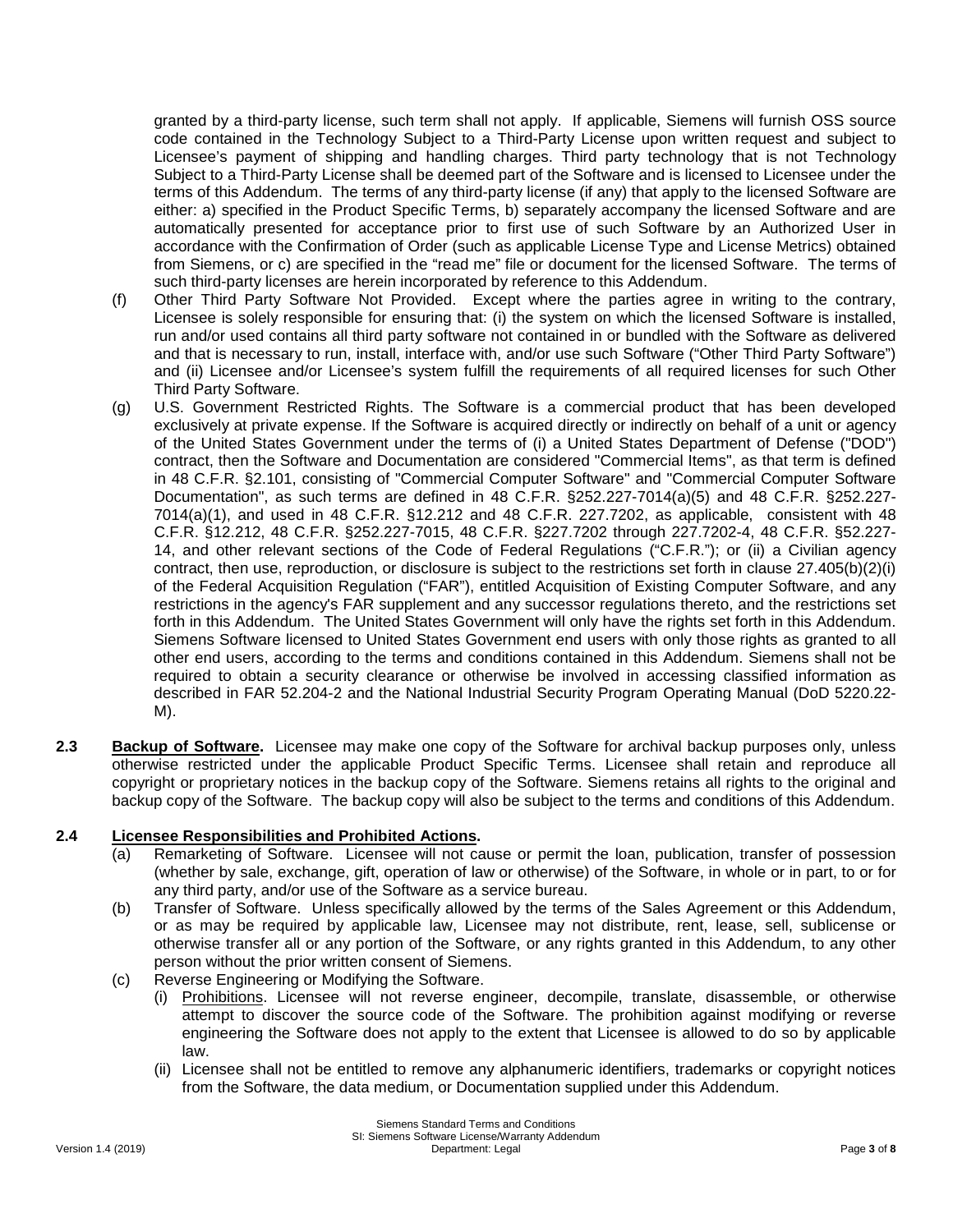- (d) Host Identifier. With respect to each order for Software under this Agreement, Licensee or Siemens' authorized channel partner will provide Siemens with the host identifier required by Siemens and such other information reasonably requested by Siemens for each workstation and/or server on which the license management portion of the Software will be installed to permit Siemens to generate a license file that will restrict end-user access to only those Software modules licensed under this Agreement and limit use of such Software modules at any given time to the maximum number of licensed Authorized Users.
- (e) Authorized Agents; Indemnity. Licensee will ensure that Authorized Agents comply with the terms of this Agreement and agrees to indemnify Siemens from and against any and all liabilities, losses, claims, costs and/or expenses incurred by Siemens and/or its affiliates as a result of any violation of the terms of this Addendum by any Authorized Agent.

## **2.5 Warranties and Disclaimers.**

- (a) Unless otherwise stated in the Sales Agreement, Confirmation of Order, or other Siemens writing, Siemens warrants that, as of the date the Software is delivered or otherwise made available to Licensee via electronic download and for a period of ninety (90) days thereafter (the "Warranty Period"), the Software will provide the features and functions generally described in the Documentation and that the media on which the Software is furnished, if any, will be free from defects in materials and workmanship. Notwithstanding the foregoing, the warranty period for the Product(s) set forth in the Sales Agreement shall control with respect to Software embedded in such Product(s). Siemens' entire liability, and Licensee's exclusive remedy, during the Warranty Period will be, at Siemens' sole option, to attempt to correct or work around errors, to replace defective media on which Software is installed, if any, or to refund the license fees for the Software involved. Any refund is subject to the return or destruction of the Software or defective media to Siemens.
- (b) This warranty does not apply to Software delivered by Siemens but produced by others. The warranty for Software produced by others shall be the warranty as stated by the relevant software producer.
- (c) This warranty will apply only provided that: (i) the Software is not modified, changed, or altered by anyone other than Siemens or its suppliers, unless authorized by Siemens in writing; (ii) there is no change by anyone other than Siemens to the Products for which the Software is ordered; (iii) Licensee is using the Software in a proper manner in compliance with all operating instructions included in the Documentation; (iv) the nonconformity is not caused by Licensee, Licensee's Siemens-authorized transferee, or any of their agents, servants, employees, or contractors, or any third party; (v) Licensee or Licensee's Siemensauthorized transferee promptly notifies Siemens in writing of the nonconformity after it is discovered; and (vi) all fees for the Software due to Siemens have been paid.
- (d) Licensee is responsible for the prevention of security issues with regard to its own systems and data, including Software hosted on Licensee's systems. Licensee's responsibility includes, but is not limited to, undesired invaders of the software such as malware, viruses, spyware or trojans and Siemens disclaims responsibility for any damages incurred as a result of Licensee's failure to secure its systems and data.
- (e) EXCEPT FOR THE EXPRESS LIMITED WARRANTIES PROVIDED IN THIS ARTICLE 2.5, SIEMENS MAKES AND LICENSEE RECEIVES NO EXPRESS WARRANTIES. ANY STATEMENTS OR REPRESENTATIONS ABOUT THE SOFTWARE AND ITS FUNCTIONALITY IN ANY COMMUNICATION WITH LICENSEE CONSTITUTE TECHNICAL INFORMATION AND NOT AN EXPRESS WARRANTY OR GUARANTEE. IN ADDITION, SIEMENS SPECIFICALLY DISCLAIMS ANY OTHER WARRANTY INCLUDING, WITHOUT LIMITATION, THE IMPLIED WARRANTIES OF MERCHANTABILITY AND FITNESS FOR A PARTICULAR PURPOSE. WITHOUT LIMITING THE FOREGOING, SIEMENS DOES NOT WARRANT THAT THE OPERATION OF THE SOFTWARE WILL BE UNINTERRUPTED OR ERROR FREE.

#### **ARTICLE 3: SOFTWARE MAINTENANCE TERMS AND CONDITIONS**

**3.1 Software Maintenance.** In addition to any warranty services that Siemens may provide as set forth in Article 2, Licensee may purchase (if offered by Siemens) Maintenance Services consistent with the terms and conditions set forth in an exhibit attached hereto or other written agreement between the parties.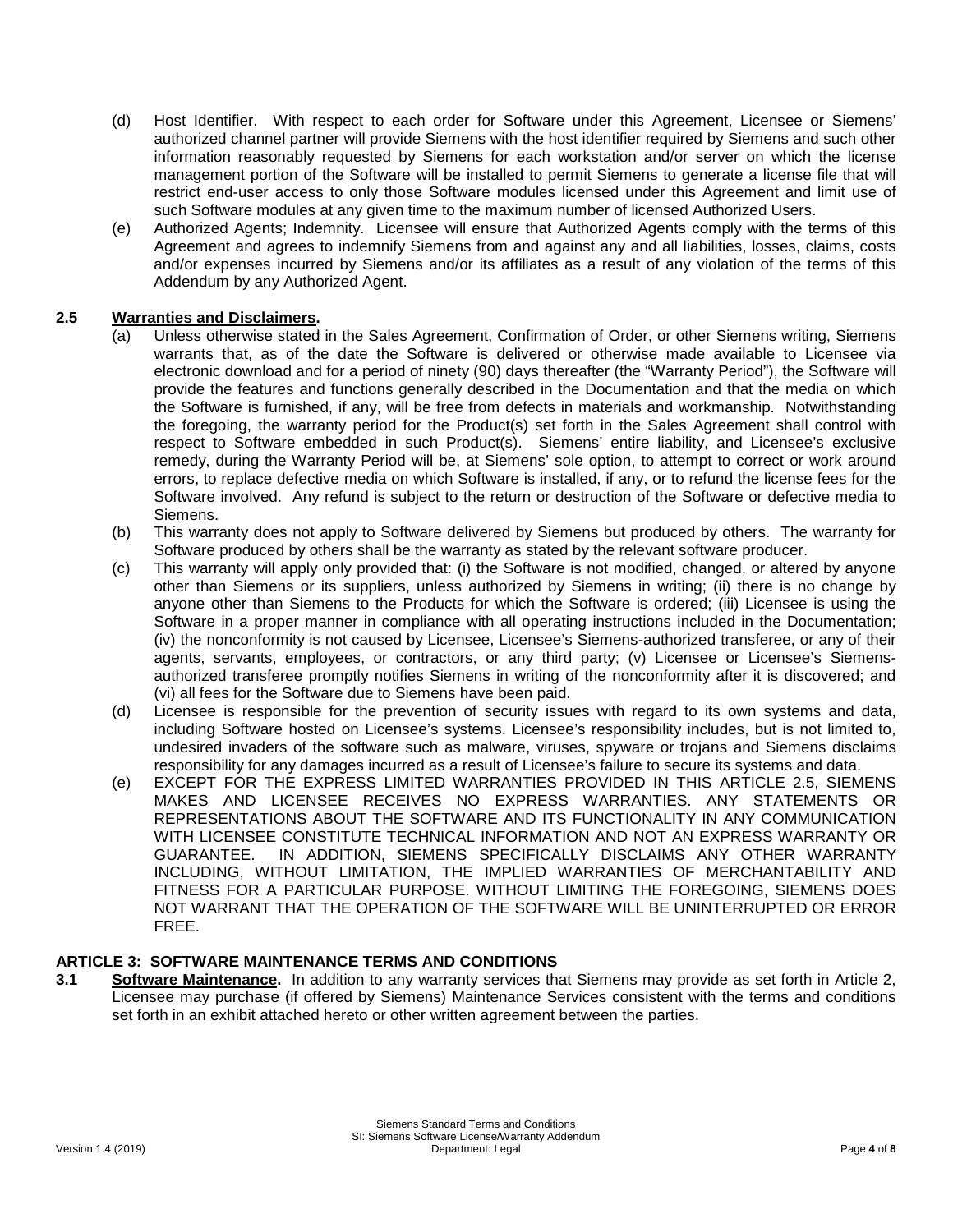### **ARTICLE 4: GENERAL TERMS AND CONDITIONS**

**4.1 Limitation of Liability.** Siemens' entire liability for all claims or damages arising out of or related to this Addendum, regardless of the form of action, whether in contract, tort or otherwise, will be limited to and will not exceed, in the aggregate the amount paid to Siemens for the Software licensed under this Addendum . This limitation is not applicable to claims covered by Article 4.2 of this Addendum.

#### **4.2 Intellectual Property Infringement Indemnity.**

- (a) Siemens will, at its option and expense, defend or settle any suit or proceeding brought against Licensee based on an allegation that the Software or use thereof for its intended purpose constitutes an infringement of any Patent Cooperation Treaty country member's patent or misappropriation of a third party's trade secret or copyright in the country where the Software is delivered by Siemens. Licensee will promptly give Siemens written notice of the suit or proceeding and the authority, information, and assistance needed to defend the claims. Siemens shall have the full and exclusive authority to defend and settle such claim(s) and will pay the damages and costs awarded in any suit or proceeding so defended. Licensee shall not make any admission(s) which might be prejudicial to Siemens and shall not enter into a settlement without Siemens' consent. Siemens is not responsible for any settlement made without its prior written consent. If the Software, or any part thereof, as a result of any suit or proceeding so defended is held to constitute infringement or its use by Licensee is enjoined, Siemens will, at its option and expense, either: (i) procure for Licensee the right to continue using the Software; (ii) replace it with substantially equivalent noninfringing Software; or (iii) modify the Software so it is non-infringing.
- (b) Siemens will have no duty or obligation under this Article 4.2 if the Software is: (i) supplied according to Licensee's design or instructions and compliance therewith has caused Siemens to deviate from its normal course of performance; (ii) modified by Licensee or its contractors after delivery; (iii) combined by Licensee or its contractors with devices, methods, systems or processes not furnished hereunder and by reason of said design, instruction, modification, or combination a suit is brought against Licensee; or (iv) any refusal or failure by Customer to install and use the most current version or a non-infringing version of the Software offered or otherwise made available by Siemens to Customer as long as such non-infringing version performs substantially the same functions. In addition, if by reason of such design, instruction, modification or combination, a suit or proceeding is brought against Siemens, Licensee must protect Siemens in the same manner and to the same extent that Siemens has agreed to protect Licensee under this Article 4.2.
- (c) THIS ARTICLE 4.2 IS AN EXCLUSIVE STATEMENT OF SIEMENS' DUTIES AND LICENSEE'S REMEDIES RELATING TO PATENTS, TRADE SECRETS AND COPYRIGHTS, AND DIRECT OR CONTRIBUTORY INFRINGEMENT THEREOF.
- **4.3 Termination.** Licensee may terminate this Addendum at any time by removing all copies of the Software from Licensee's systems, destroying them and certifying the destruction to Siemens in writing. Siemens will have the right to terminate this Addendum and/or any Limited Term License and/or Perpetual License granted hereunder immediately on notice to Licensee if Licensee: (a) violates the license restrictions of this Addendum, (b) breaches Article 2.2(c) above, or (c) files a petition in bankruptcy, has such a petition filed against it, which petition is not discharged within sixty (60) days after such filing, makes an assignment for the benefit of creditors, if a receiver, trustee, custodian or similar agent is appointed or takes possession of Licensee's assets, or if Licensee becomes insolvent or otherwise ceases doing business in the ordinary course. In addition, Siemens will have the right to terminate this Addendum and/or any Limited Term License and/or Perpetual License granted hereunder if Licensee breaches any other obligation or provision of this Agreement which breach remains uncured for a period of thirty (30) days after receipt of notice thereof from Siemens.
- **4.4 Effect of Termination**. Upon termination of this Addendum or the associated Sales Agreement, the licenses granted hereunder and all other provisions of this Addendum (except those specified in this Article) shall be terminated and Licensee shall immediately cease using the Software, the Documentation and other Siemens confidential information and shall permanently delete all electronic copies thereof from Licensee's systems. Except as specifically set forth in this Addendum, all license fees and Maintenance Services fees are nonrefundable. Termination or expiration of this Agreement or any license granted hereunder shall not limit either party from pursuing other remedies available to it, including injunctive relief, nor shall such termination relieve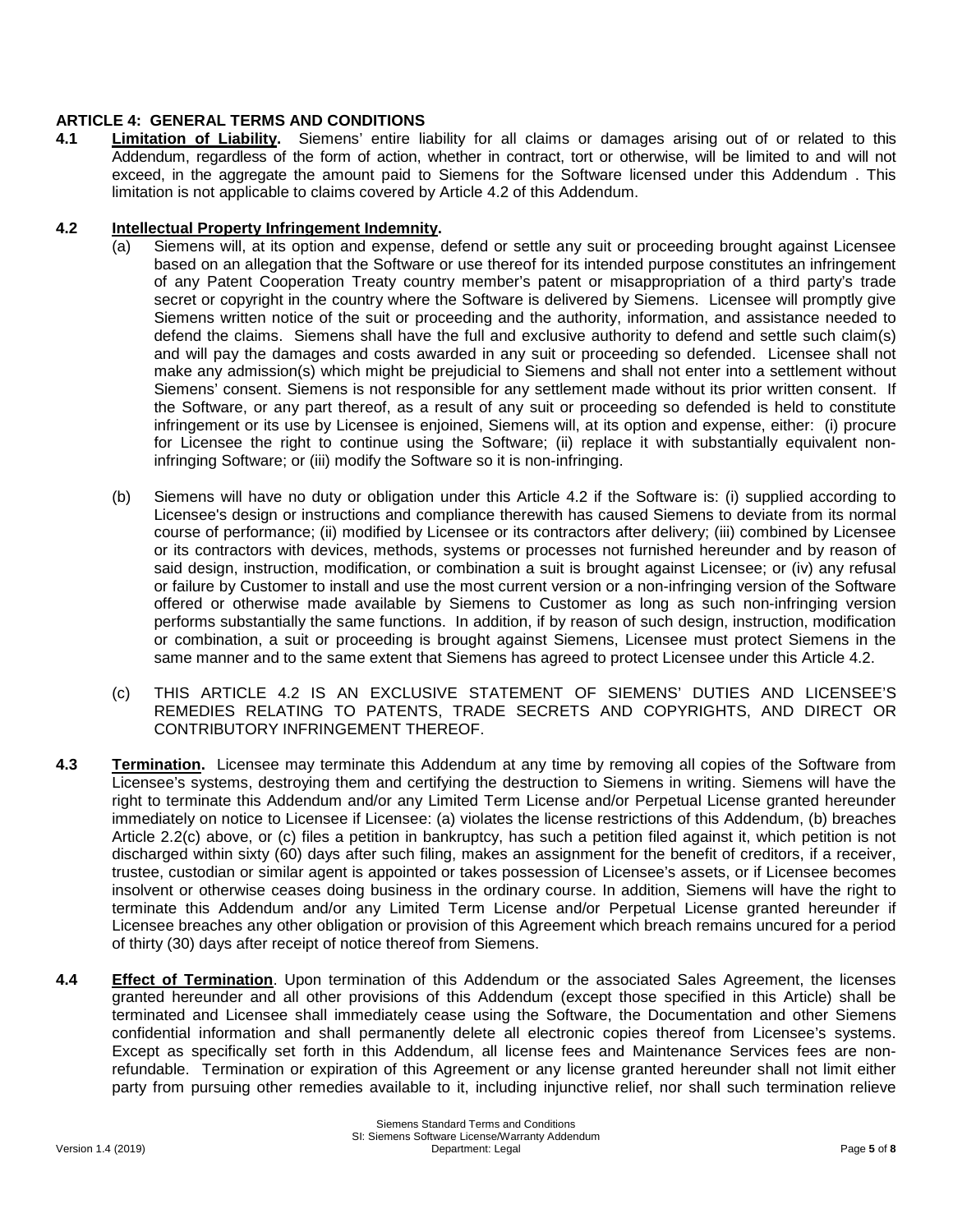Licensee's obligation to pay all fees that have accrued or are otherwise owed by Licensee up to the effective date of termination. All Licensee obligations under this Addendum shall survive and continue in full force and effect after any termination of this Addendum or Sales Agreement to which this Addendum is attached.

# **4.5 Confidentiality and Data Protection.**

- (a) The parties agree that the Software and Documentation shall be considered Confidential Information and be subject to the confidentiality terms and conditions under the Sales Agreement. If Licensee conducts benchmarks or other tests concerning the Software, including any content or functionality of Siemens' third party licensors, or hardware, then the results shall constitute Siemens' Confidential Information and shall not be published or otherwise revealed to any third party, without the prior written consent of Siemens.
- (b) Licensee has the right to share Siemens' Confidential Information with Authorized Users and Authorized Agents provided those recipients are subject to the same confidentiality obligations set forth herein. If a party breaches any of its obligations with respect to confidentiality or unauthorized use or disclosure of the other party's Confidential Information hereunder, the disclosing party shall be entitled to obtain equitable and injunctive relief in addition to all other remedies that may be available to protect the disclosing party's interests.
- (c) Nothing in this Agreement requires a party to treat as confidential any information which was independently developed by receiving party or its representatives, as evidenced by written records, without the use of discloser's Confidential Information.
- (d) Data Protection. Licensee represents and warrants that it is in compliance with all applicable data protection laws and that it has obtained all necessary consents as required by applicable law in respect of personal data Licensee transfers or makes available to Siemens for processing in the course of this Addendum or any related maintenance and/or support services and will indemnify Siemens in respect of all costs, claims, liabilities and demands incurred by Siemens in respect of any breach of this warranty.
- (e) Survival of Confidentiality Obligations. This Article 4.5 will survive the expiration or termination of this Addendum or Sales Agreement for any reason.
- **4.6 Audits.** Licensee will at all times maintain records specifically identifying the Software licensed under this Addendum, the location of each copy thereof, and the location and identity of the workstations and servers on which the Software is installed. Siemens may, during regular business hours and upon reasonable advance notice, conduct an audit to determine Licensee's compliance with the terms and conditions of this Addendum. Licensee will permit Siemens or its authorized agents to access Licensee's facilities, workstations and servers and otherwise cooperate fully with Siemens in any such investigation and will take all commercially reasonable actions to assist Siemens in accurately determining Licensee's compliance with the terms and conditions of this Addendum. Siemens and its authorized agents will comply with Licensee's reasonable security regulations while on Licensee's premises.
- **4.7 Assignment.** Neither party may assign all or part of this Addendum, or any rights or obligations under this Addendum without the prior written consent of the other; but, either party may assign its rights and obligations, without recourse or consent to, any parent, wholly owned subsidiary, or affiliate or affiliates successor organization (whether as a result of reorganization, restructuring or sale of substantially all of a party's assets). However, Licensee shall not assign this Addendum to: a competitor of Siemens; an entity in litigation with Siemens; or an entity lacking the financial capability to satisfy Licensee's obligations. Any assignee expressly assumes the performance of any obligation assigned. Siemens may grant a security interest in this Addendum and/or assign proceeds of this Addendum without Licensee's consent.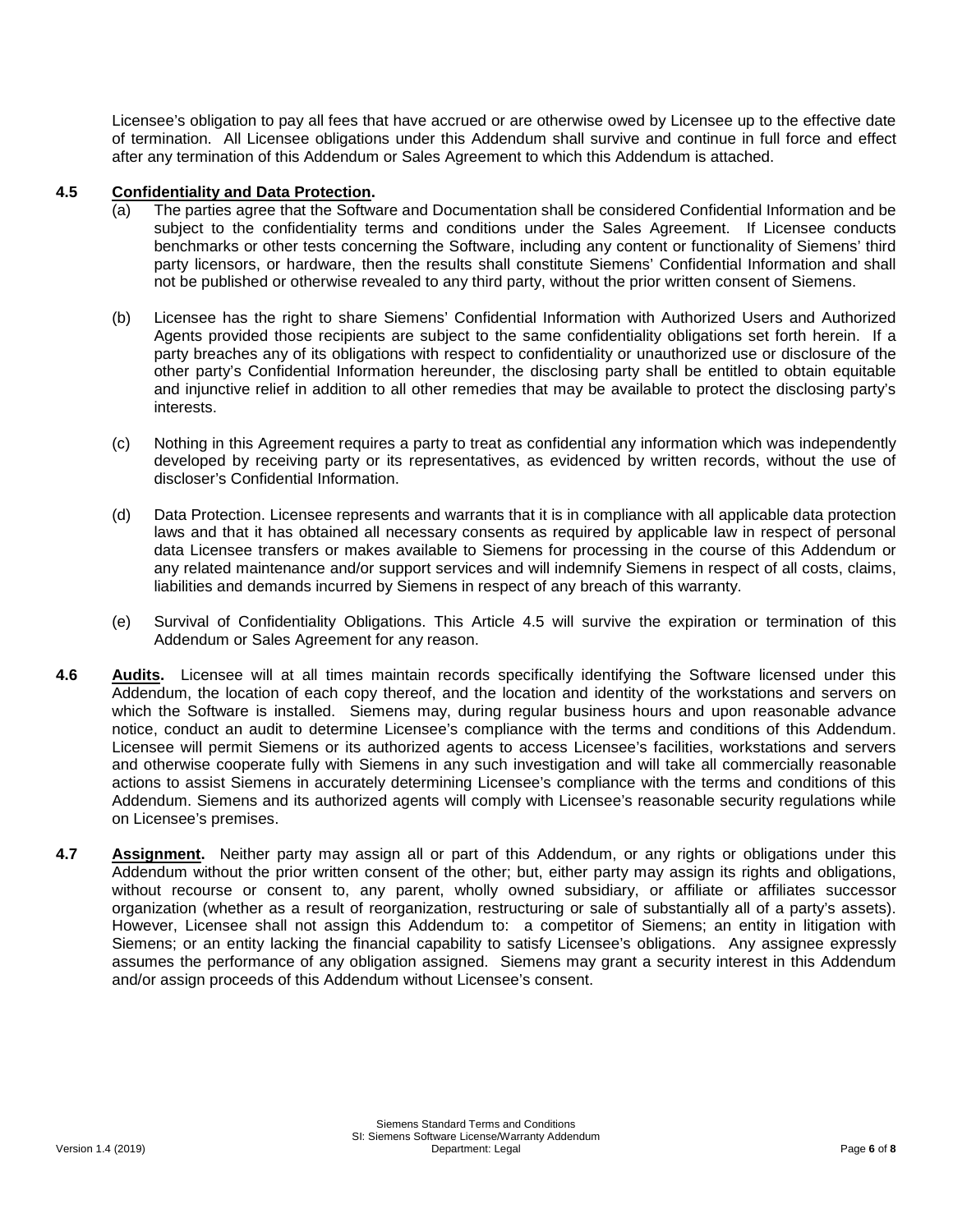- **4.8 Feedback.** To the extent that Licensee gives feedback on the Software to Siemens or its subcontractors, Licensee hereby assigns to Siemens all rights to such feedback (including any suggestions, enhancement requests, recommendations or other feedback) provided by the Licensee and its Authorized Users of the Software and shall treat such feedback as Confidential Information of Siemens in accordance with the obligations set forth herein. Licensee further agrees to ensure that it obtains such rights to Feedback from the Authorized Users and to provide Siemens all reasonable assistance necessary to perfect any intellectual property rights resulting from any feedback
- **4.9 Relationship of the Parties.** For all purposes, Licensor and Licensee will be deemed to be independent contractors and nothing contained herein will be deemed to constitute a joint venture, partnership, employeremployee relationship or other agency relationship. Neither party is, nor will either party hold itself out to be, vested with any power or right to contractually bind or act on behalf of the other party.